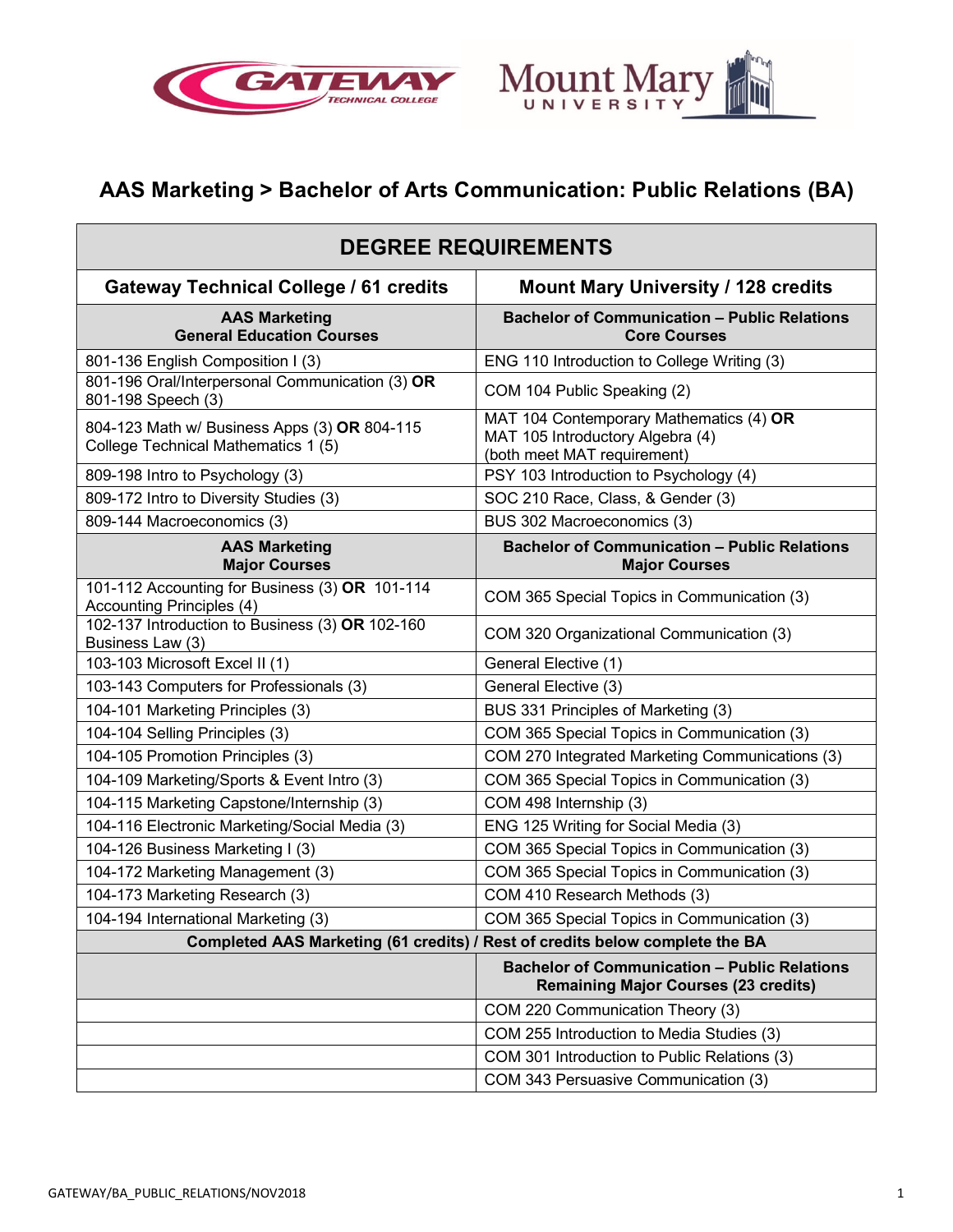| COM 355 Crisis Communication (3)                                                                                                                                              |
|-------------------------------------------------------------------------------------------------------------------------------------------------------------------------------|
| COM 491 Strategic Public Relations Management (3)                                                                                                                             |
| COM 494 Capstone Experience (2)                                                                                                                                               |
| ENG 218 Writing for Print and Web (4) OR<br>ENG 220 Special Topics in Writing (3) OR<br>ENG 318 Editing Style and Design (4) OR<br>ENG 325 Advanced Writing for New Media (4) |
| <b>Bachelor of Communication - Public Relations</b><br><b>Remaining Core Courses</b>                                                                                          |
| Philosophy/Theology (min. 10 credits)                                                                                                                                         |
| SEA 101 Search for Meaning (4)                                                                                                                                                |
| Theology (min. 3)                                                                                                                                                             |
| Philosophy (min. 3)                                                                                                                                                           |
|                                                                                                                                                                               |
| Communication/Math (min. 11 credits*)                                                                                                                                         |
| ENG 120 College Research Writing (3)                                                                                                                                          |
| World Language (3)                                                                                                                                                            |
| *Min. credit number will be met through major.                                                                                                                                |
| Literature/Fine Arts (minimum 9 credits)                                                                                                                                      |
| Literature (3)                                                                                                                                                                |
| Fine Arts (3)                                                                                                                                                                 |
| Option of Literature or Fine Arts (minimum of 2 credits<br>to complete 9 credit requirement)                                                                                  |
| Humanistics (min. 9 credits*)                                                                                                                                                 |
| History (3)                                                                                                                                                                   |
| *Min. credits have been met at GTC                                                                                                                                            |

*NOTE: Students holding an A.A.S. in Marketing from GTC should be able to complete a B.A. in Communication: Public Relatioins within two full-time years, or 67 credits. Time to completion may be accelerated by transferring in up to 72 carefully selected credits (11 credits beyond the 61 credits required for the A.A.S.) from GTC in which they have earned a grade of "C" (2.0) or better.*